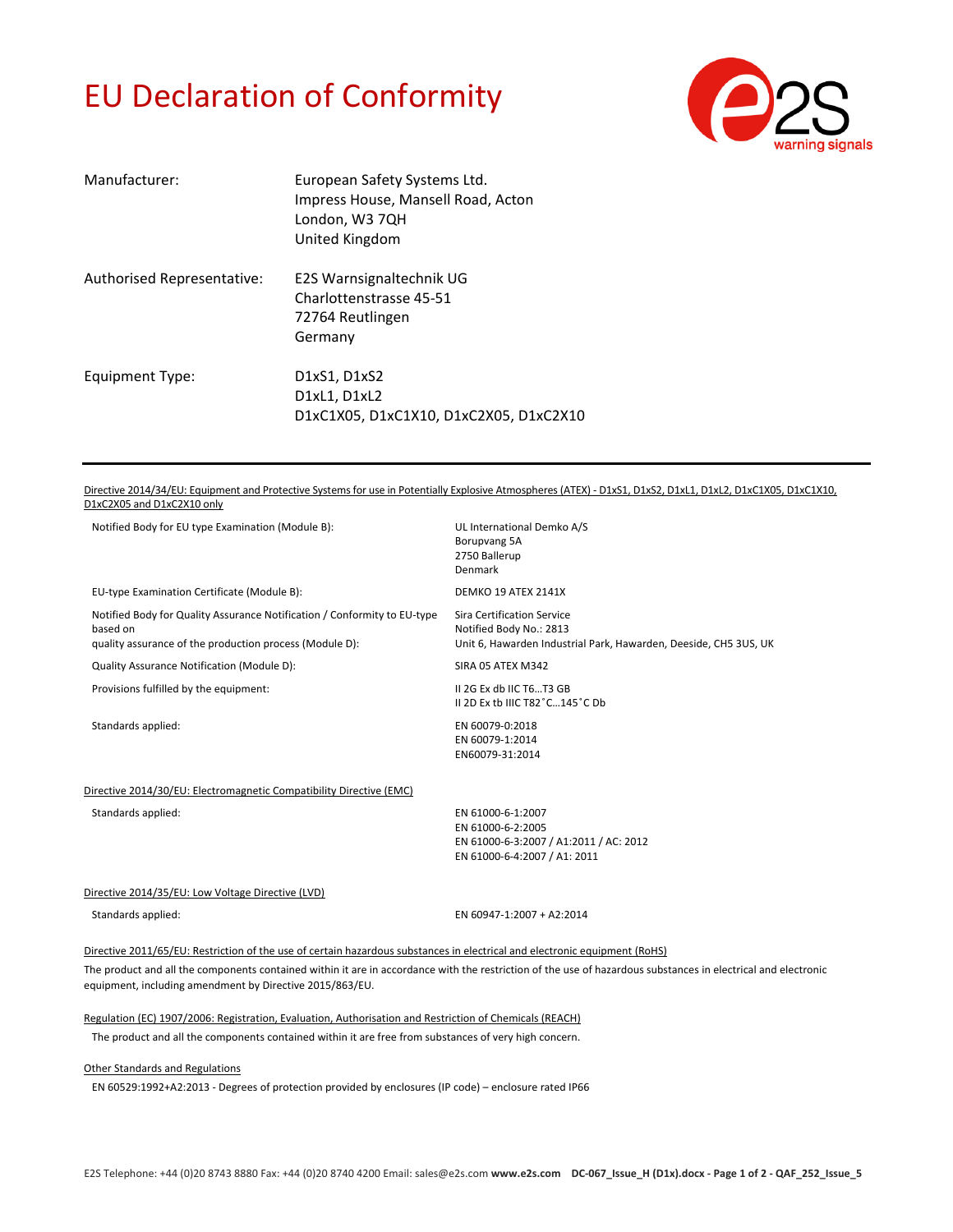### EU Declaration of Conformity



On behalf of European Safety Systems Ltd., I declare that, on the date the equipment accompanied by this declaration is placed on the market, the equipment conforms with all technical and regulatory requirements of the above listed directives, regulations and standards.

This Declaration is issued under the sole responsibility of the manufacturer.

floter they

Martin Streetz Document No.: Document No.: DC-067\_Issue\_H Quality Assurance Manager Date and Place of Issue: London, 10/02/2022

E2S Telephone: +44 (0)20 8743 8880 Fax: +44 (0)20 8740 4200 Email: sales@e2s.com www.e2s.com DC-067\_Issue\_H (D1x).docx - Page 2 of 2 - QAF\_252\_Issue\_5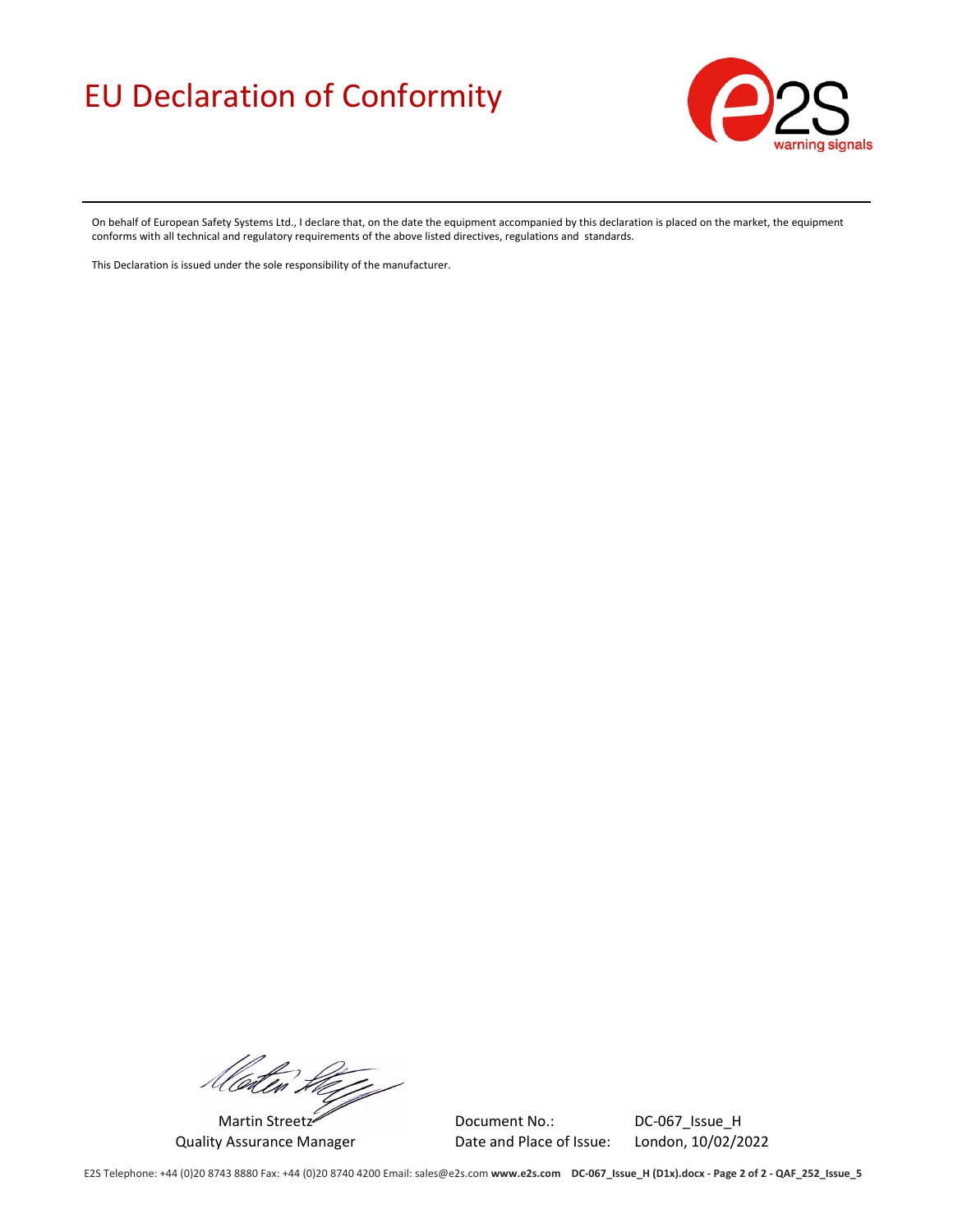# UK<br>CA UKCA Declaration of Conformity



| Manufacturer:   | European Safety Systems Ltd.<br>Impress House, Mansell Road, Acton<br>London, W3 7QH<br>United Kingdom |
|-----------------|--------------------------------------------------------------------------------------------------------|
| Equipment Type: | D1xS1, D1xS2<br>D1xL1, D1xL2<br>D1xC1X05, D1xC1X10, D1xC2X05, D1xC2X10                                 |

Directive UKSI 2016:1107 (as amended by UKSI 2019:696) – Schedule 3A, Part 1 : Product or Protective System Intended for use in Potentially Explosive Atmospheres (UKCA)

| Notified Body for UK type Examination (Module B):                                                                                               | UL International (UK) Ltd<br>Notified Body No.: 0843<br>Unit 1-3 Horizon Kingsland Business Park, Wade Road,<br>Basingstoke, Hampshire RG24 8AH UK |  |
|-------------------------------------------------------------------------------------------------------------------------------------------------|----------------------------------------------------------------------------------------------------------------------------------------------------|--|
| UK-type Examination Certificate (Module B):                                                                                                     | UL21UKEX2132X                                                                                                                                      |  |
| Notified Body for Quality Assurance Notification / Conformity to EU-type<br>based on<br>quality assurance of the production process (Module D): | <b>Sira Certification Service</b><br>Notified Body No.: 0518<br>Rake Lane, Eccleston, Chester CH4 9JN, UK                                          |  |
| Quality Assurance Notification (Module D):                                                                                                      | CSAE 22UKQAN0046                                                                                                                                   |  |
| Provisions fulfilled by the equipment:                                                                                                          | II 2G Ex db IIC T6T3 GB<br>II 2D Ex tb IIIC T82°C145°C Db                                                                                          |  |
| Standards applied:                                                                                                                              | EN 60079-0:2018<br>EN 60079-1:2014<br>EN60079-31:2014                                                                                              |  |
| Directive 2014/30/EU: Electromagnetic Compatibility Directive (EMC)                                                                             |                                                                                                                                                    |  |
| Standards applied:                                                                                                                              | EN 61000-6-1:2007<br>EN 61000-6-2:2005<br>EN 61000-6-3:2007 / A1:2011 / AC: 2012<br>EN 61000-6-4:2007 / A1: 2011                                   |  |
| Directive 2014/35/EU: Low Voltage Directive (LVD)                                                                                               |                                                                                                                                                    |  |
| Standards applied:                                                                                                                              | EN 60947-1:2007 + A2:2014                                                                                                                          |  |
| Directive 2011/65/EU: Restriction of the use of certain hazardous substances in electrical and electronic equipment (RoHS)                      |                                                                                                                                                    |  |
|                                                                                                                                                 |                                                                                                                                                    |  |

The product and all the components contained within it are in accordance with the restriction of the use of hazardous substances in electrical and electronic equipment, including amendment by Directive 2015/863/EU.

Regulation (EC) 1907/2006: Registration, Evaluation, Authorisation and Restriction of Chemicals (REACH)

The product and all the components contained within it are free from substances of very high concern.

Other Standards and Regulations

EN 60529:1992+A2:2013 ‐ Degrees of protection provided by enclosures (IP code) – enclosure rated IP66